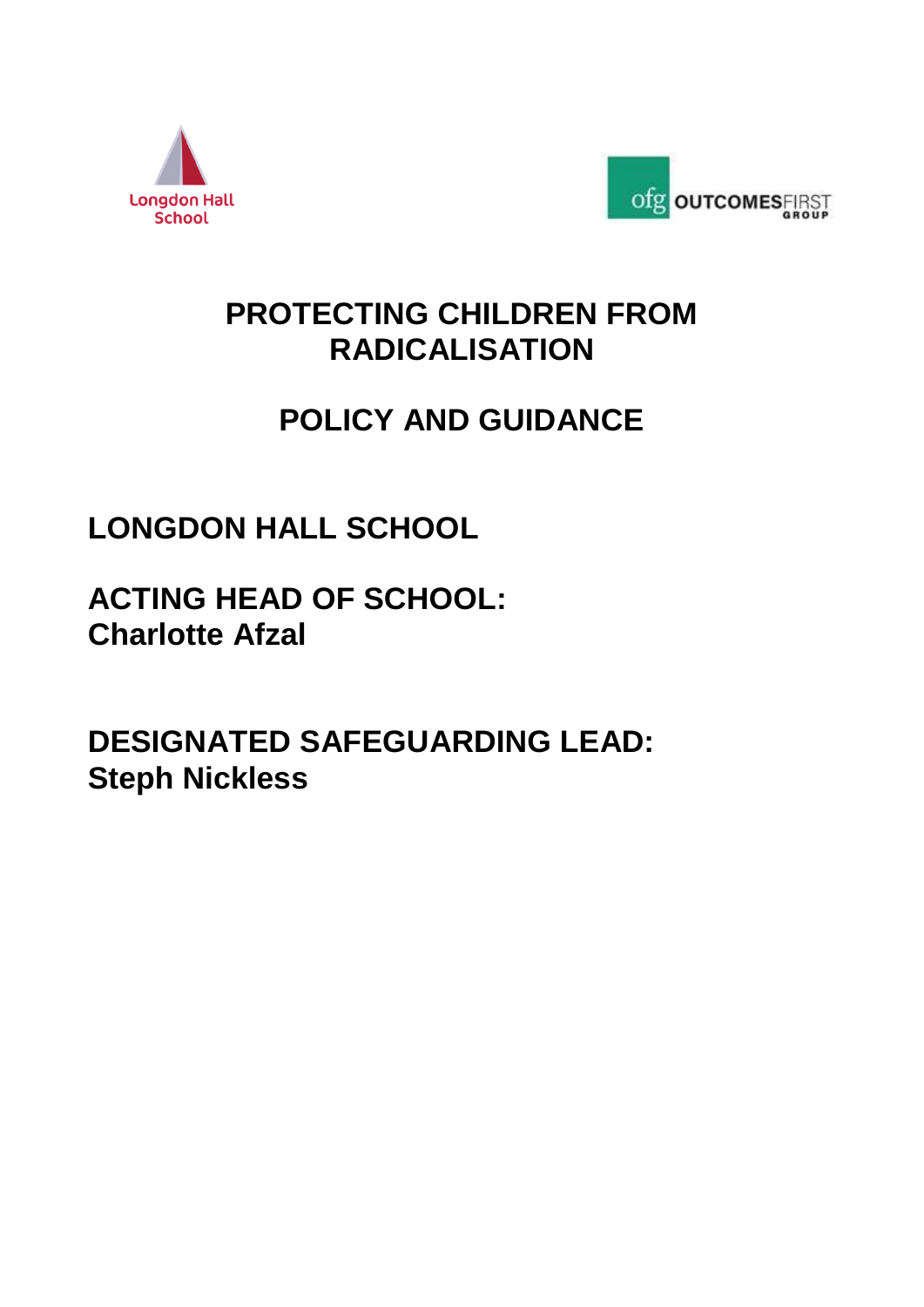



### **Protecting Children from Radicalisation Policy and Guidance**

#### **Contents**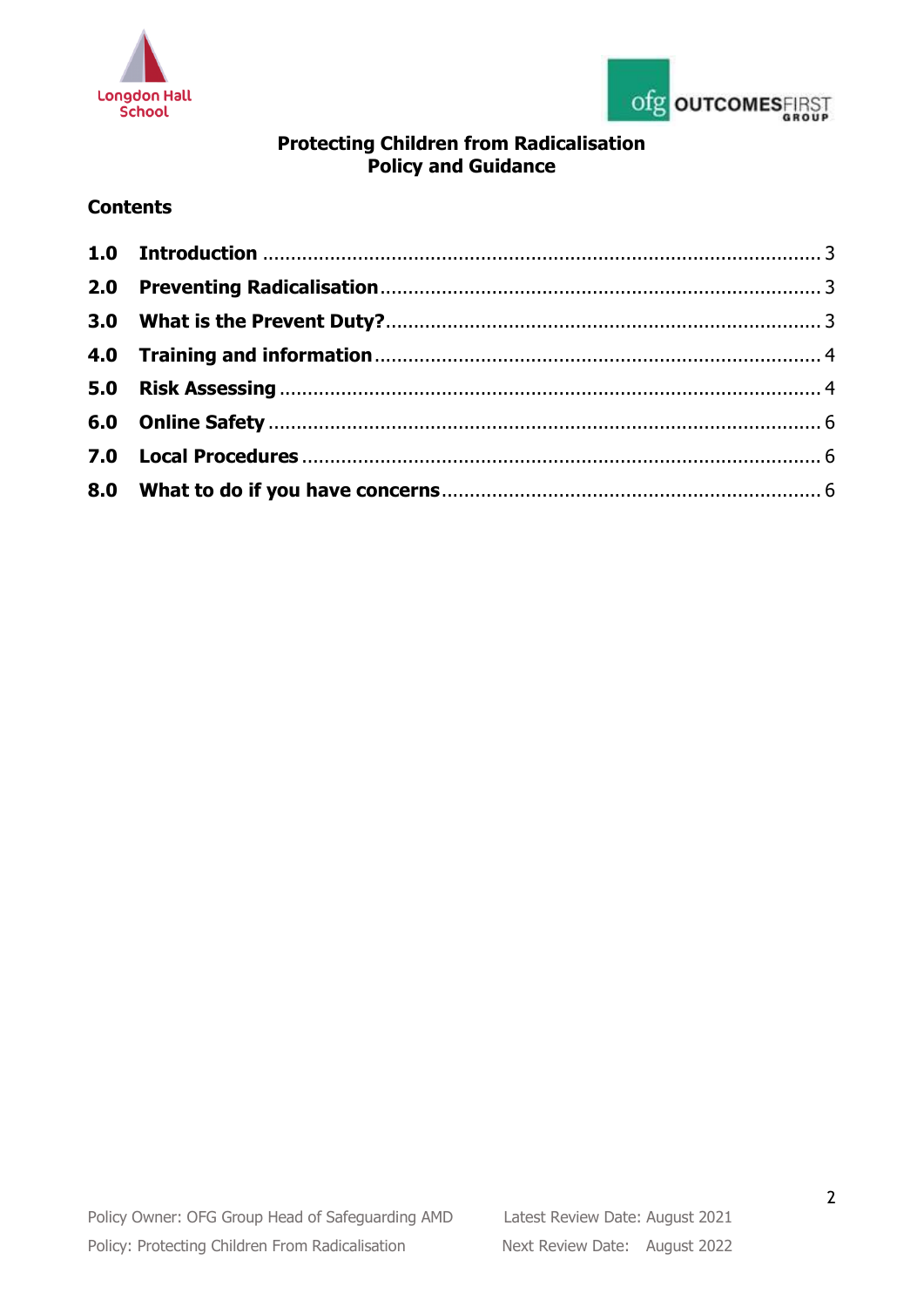



#### <span id="page-2-0"></span>**1.0 Introduction**

Outcomes First Group gives safeguarding the highest priority at all times.

The Group recognises the growing risk in relation to the radicalisation and extremism of vulnerable young people, particularly those who are looked after or have emotional and/or mental health difficulties. For this reason, the Group has high expectations in relation to the safeguarding of young people in our care, and the prevention of radicalisation.

This policy should be read in conjunction with the Group's Safeguarding Policy.

#### <span id="page-2-1"></span>**2.0 Preventing Radicalisation**

- **2.1** Protecting children from the risk of radicalisation must be part of the school's safeguarding approach. The Head Teacher/Principal must ensure that the school and its staff respond to preventing radicalisation on a day-to-day basis; that the school's curriculum addresses the issues involved in radicalisation and that staff conduct is consistent with preventing radicalisation.
- **2.2** Head Teachers and DSLs must ensure that their approach is in line with the **CONTEST Strategy** best practice guidance, and that the **'four P' approach is understood;**

#### **Prevent: to stop people becoming terrorists or supporting terrorism. Pursue: to stop terrorist attacks. Protect: to strengthen our protection against a terrorist attack. Prepare: to mitigate the impact of a terrorist attack.**

- **2.3** Radicalisation refers to the process by which a person comes to support terrorism and extremist ideologies associated with terrorist groups.
- **2.4** Terrorism (as defined in the Terrorism Act 2000) is an action that endangers or causes serious violence to a person/people; causes serious damage to property; or seriously interferes or disrupts an electronic system. The use or threat must be designed to influence the government or to intimidate the public and is made for the purpose of advancing a political, religious or ideological cause.
- **2.5** Extremism is defined in the 2011 Prevent strategy as 'vocal or active opposition to fundamental British values, including democracy, the rule of law, individual liberty and mutual respect and tolerance of different faiths and beliefs. We also include in our definition of extremism calls for the death of members of our armed forces, whether in this country or overseas'.

#### <span id="page-2-2"></span>**3.0 What is the Prevent Duty?**

- **3.1** From 1 July 2015, all schools are subject to a duty under section 26 of the Counter-Terrorism and Security Act 2015, in the exercise of their functions, to have "due regard to the need to prevent people from being drawn into terrorism". This is known as the Prevent duty.
- **3.2** Staff must have an awareness and understanding of radicalisation and be able to protect vulnerable young people from extremist ideology and intervene to prevent those at risk of being radicalisation being radicalised. There is no single way to identify whether a child is likely to be susceptible; background factors combined with specific influences, such as family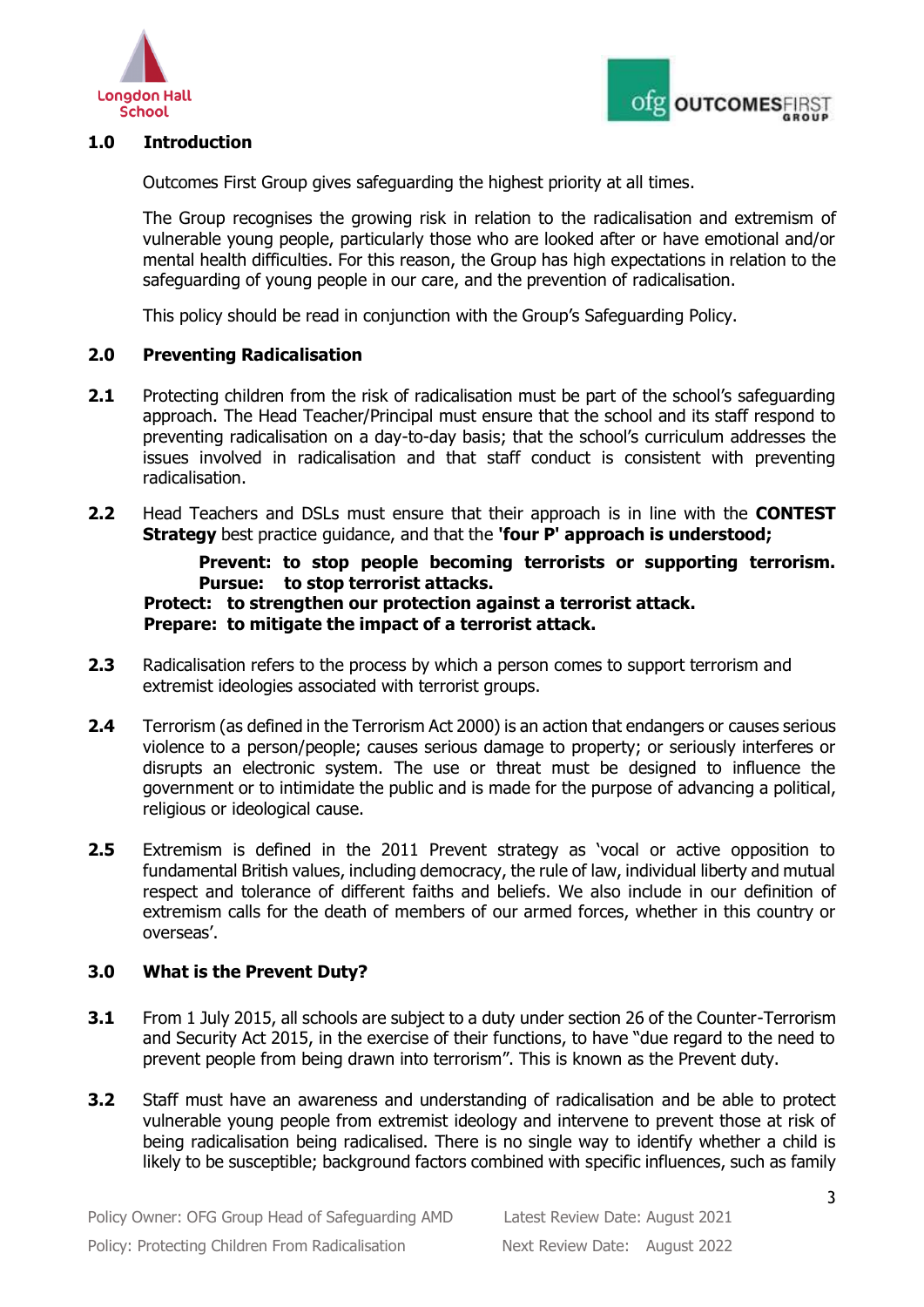



and friends may contribute to a child's vulnerability. Radicalisation can occur through many different methods, such as, social media or the internet or in settings, such as, within the home. Radicalisation is similar to other forms of exploitation and involves grooming and coercing young people, sometimes with violence and aggression being used.

- **3.3** Schools have a duty to protect pupils from the risks of radicalisation, as they would with any other form of exploitation. Staff must educate pupils around the risks of radicalisation and ensure that they create a safe space where pupils are able to debate issues relating to radicalisation. This is part of educating them about the risks.
- **3.4** School's must take a preventative approach to safeguarding pupils by building their resilience and promoting fundamental British values. British values are defined as democracy, the rule of law, individual liberty, and mutual respect and tolerance of those with different faiths and beliefs. For further resources to use with pupils in the classroom staff can access <https://educateagainsthate.com/>
- **3.5** Staff must remember that radicalisation does not refer to just one religion or faith. Young people can be groomed into holding extremist views politically as well as religiously. Staff have a duty to ensure that they promote an environment within the school that is diverse and multicultural, but where views which are outside of mainstream society and which single out a particular faith, religion, race or gender will not be tolerated. Staff must challenge any form of discriminatory language.

#### <span id="page-3-0"></span>**4.0 Training and information**

- **4.1** All staff must read;
	- Keeping Children Safe in Education (2021) Part 1 (or Annex A if appropriate).
	- Outcomes First Group Safeguarding Policy
	- Outcomes First Group Web Filtering policy
	- Safer recruitment policy
	- **[CONTEST Strategy 2018](https://www.gov.uk/government/collections/contest)**
- **4.2** Head Teacher/Principals, Designated Safeguarding Leads (DSL) and other senior leaders in schools must read:

[Working Together to Safeguard Children 2018 \(updated December 2020\)](https://www.gov.uk/government/publications/working-together-to-safeguard-children--2) 

[Protecting Children from Radicalisation: the Prevent Duty \(2015\)](https://www.gov.uk/government/publications/protecting-children-from-radicalisation-the-prevent-duty) and familiarise themselves with the revised [Prevent Duty Guidance: for England and Wales,](https://www.gov.uk/government/publications/prevent-duty-guidance/revised-prevent-duty-guidance-for-england-and-wales) (updated April 2021) especially paragraphs 57-76, which are specifically concerned with schools.

Where post 16 provision is offered the [Prevent Duty Guidance for Further-Education](https://www.gov.uk/government/publications/prevent-duty-guidance/prevent-duty-guidance-for-further-education-institutions-in-england-and-wales)  [Institutions in England and Wales](https://www.gov.uk/government/publications/prevent-duty-guidance/prevent-duty-guidance-for-further-education-institutions-in-england-and-wales) (updated April 2021) must also be read.

**4.3** All staff must have training around radicalisation and Prevent.

#### <span id="page-3-1"></span>**5.0 Risk Assessing**

**5.1** 'Peer relationships are increasingly influential during adolescence, setting social norms which inform young people's experiences, behaviours and choices and determine peer status. These relationships are, in turn, shaped by, and shape, the school, neighbourhood and online contexts in which they develop. So if young people socialise in safe and protective schools and community settings, they will be supported to form safe and protective peer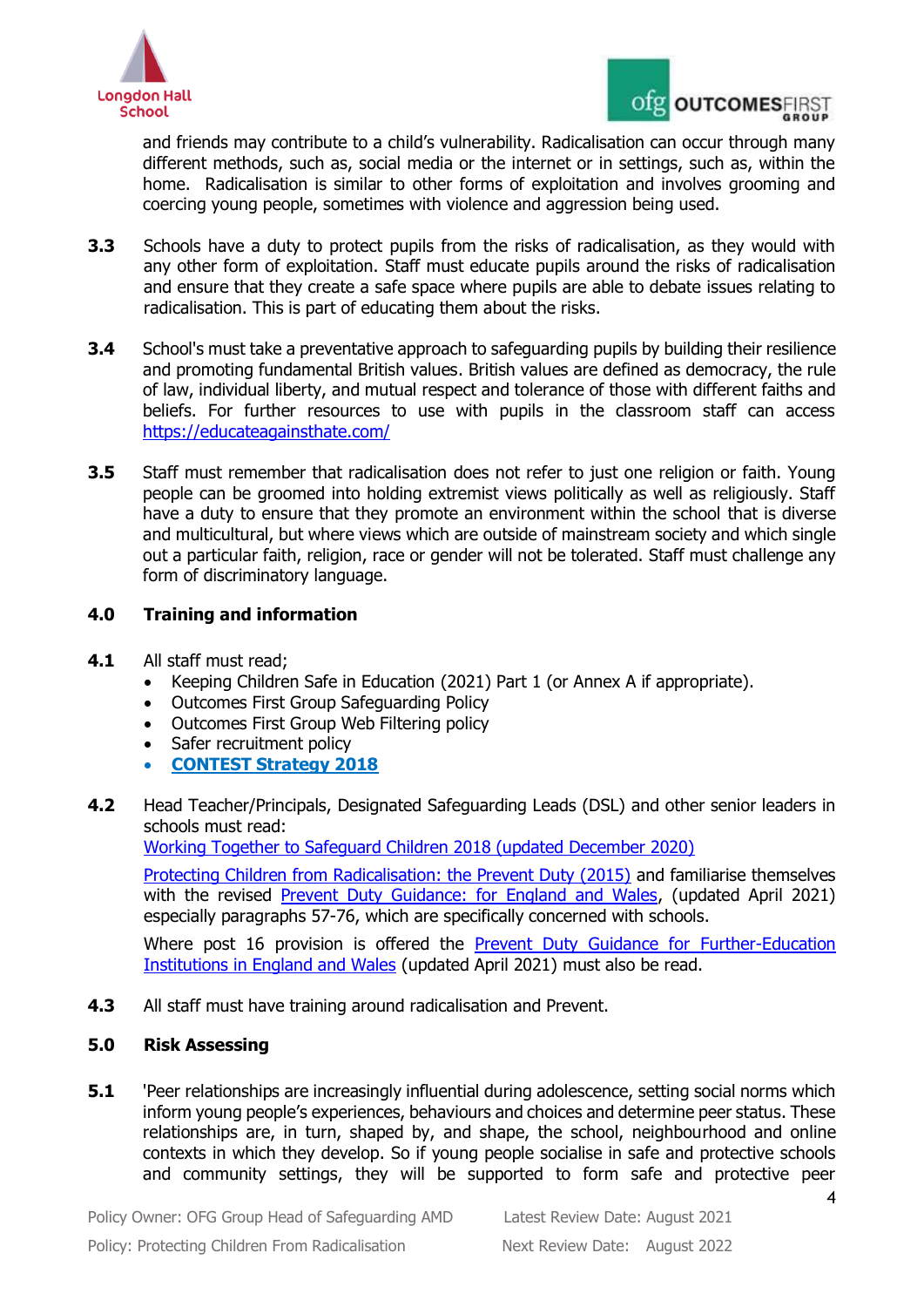



relationships. However, if they form friendships in contexts characterised by violence and/or harmful attitudes these relationships too may be anti-social, unsafe or promote problematic social norms as a means of navigating, or surviving in, those spaces' (Contextual safeguarding Briefing, Carlene Firmann, 2017).

- **5.2** Young people's peer groups, communities and social media activity are either key risk factors or key protective factors. For example, if a young person socialises with peers who have a positive influence on their thinking and behaviours, this will more than likely protect them within their communities and neighbourhoods. Likewise, if young people socialise with peers who are themselves involved in risky activities or who hold extremist views, this too may impact on the young person's safety and wellbeing in the community and their neighbourhoods.
- **5.3** Schools have a duty to assess the risk presented to pupils in their schools around the risks of being drawn into extremism. This means that staff must be aware of pupil's vulnerabilities, their family contexts as well as the risks in the local communities. Staff must have an understanding of how to support those pupils who are at risk or extremism.
- **5.4** Personal vulnerabilities or local factors can make a young person more susceptible to extremist messages, including:
	- Sense of not belonging or struggling with their sense of identity
	- Behavioural problems or difficulties socialising
	- Emotional difficulties
	- Issues at home or family issues
	- Lack of self-esteem
	- Criminal activity
	- Being involved with gangs
	- Becoming distanced from their cultural or religious background
	- Ouestioning their place in society
	- Experiencing a traumatic event
	- Experiencing racism or discrimination
	- Lacking empathy
	- Difficulty in understanding the consequences of their actions
	- Community tension
	- Events affecting the country or region where they or their parents are from
	- Socialising with friends or family who have joined extremist groups.
	- Exposure to one-sided points of view
- **5.5** Early indicators of radicalisation or extremism may include:
	- Showing sympathy for extremist causes
	- Glorifying violence, especially to other faiths or cultures
	- Making remarks or comments about being at extremist events or rallies outside college
	- Evidence of possessing illegal or extremist literature
	- Advocating messages similar to illegal organisations or other extremist groups
	- Out of character changes in dress, behaviour and peer relationships (there are also very powerful narratives, programmes and networks that young people can come across online so involvement with particular groups may not be apparent)
	- Secretive behaviour
	- Online searches or sharing extremist messages or social profiles
	- Intolerance of difference, including faith, culture, gender, race or sexuality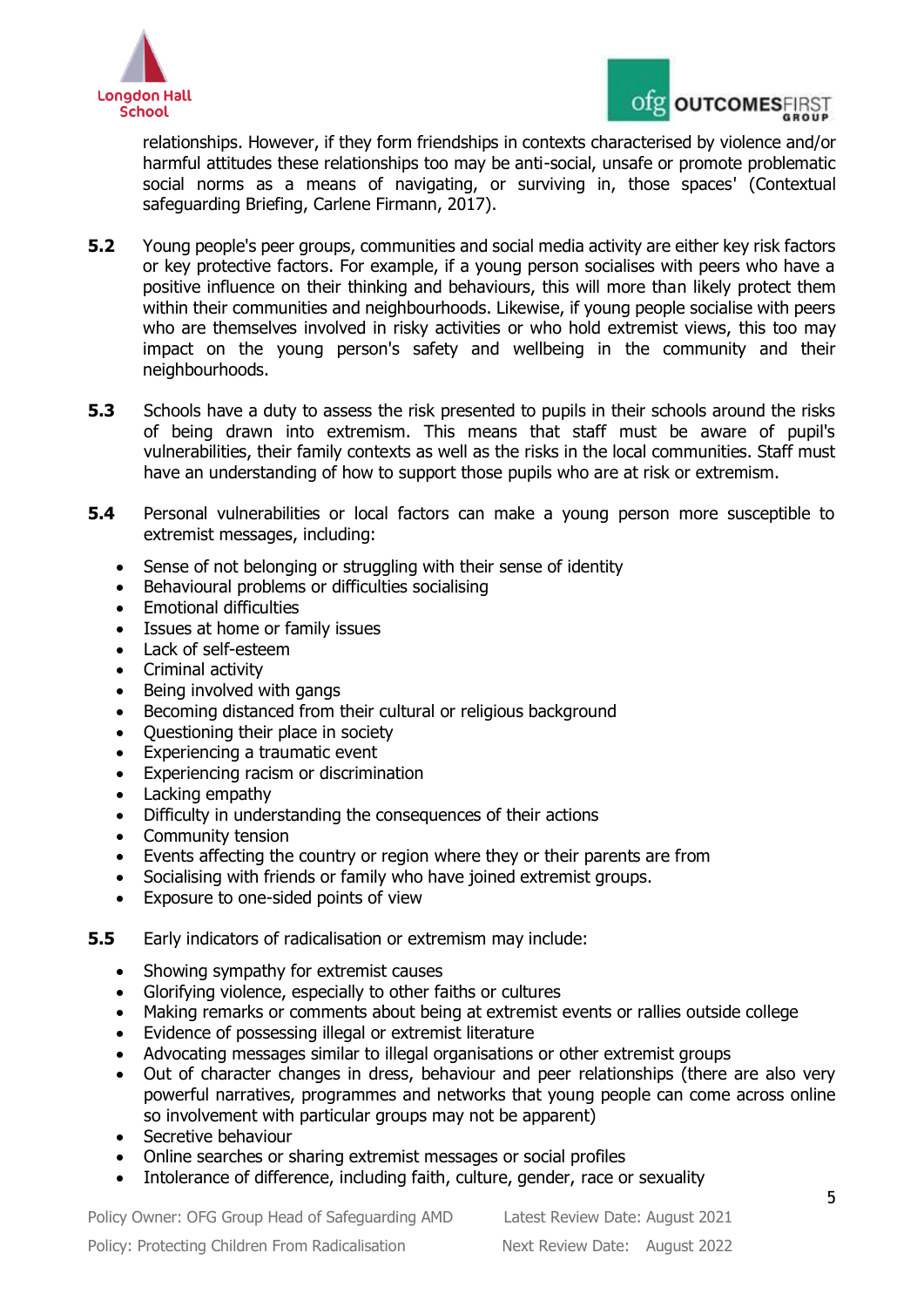



- Graffiti, artwork or writing that displays extremist themes
- Attempts to impose extremist views or practices on others
- Verbalising anti-Western or anti-British views
- Advocating violence towards others

As with managing other safeguarding risks, staff should be alert to changes in children's behaviours which could indicate that they may be in need of help or protection.

#### <span id="page-5-0"></span>**6.0 Online Safety**

- **6.1** Children do not need to meet people to become involved in extremist views and beliefs. The internet and the use of social media is increasingly being used by extremist groups to radicalise young people. These groups will often offer young people solutions to their feelings of being misunderstood, not listened to, or being treated unfairly.
- **6.2** All staff must read the Outcomes First Group's Staying Safe Online Policy and Web Filtering Policy. The school has an appropriate web filtering system in place. Each school should have a clear policy on the use of mobile and smart technology and staff must be vigilant when pupils use their mobile phones. Any concerns of website content must be reported immediately to the DSL.
- **6.3** The Head Teacher/Principal must ensure that there are arrangements in place for the monitoring of pupils use of the internet. Any concerns regarding inappropriate or unsafe internet use must be immediately reported to the DSL and documented onto the schools electronic recording system.
- **6.4** All staff must ensure that pupils are supported and helped to understand about keeping safe online.

#### <span id="page-5-1"></span>**7.0 Local Procedures**

#### **7.1 The DSL (and any deputies) must be aware of local procedures for making a Prevent referral. The local procedures are (insert)**

- **7.2** Staff should use their professional judgement in identifying children who might be at risk of radicalisation and act proportionately, which may include making a referral to the **Channel**  programme.
- **7.3 Channel** is a voluntary, confidential support programme which focuses on providing support at an early stage to people who are identified as being vulnerable to being drawn into terrorism. Prevent referrals may be passed to a multi-agency Channel panel, which will discuss the individual referred to determine whether they are vulnerable to being drawn into terrorism and consider the appropriate support required. A representative from the school may be asked to attend the Channel panel to help with this assessment. An individual's engagement with the programme is entirely voluntary at all stages. Statutory guidance on Channel is available at: [Channel Guidance](https://assets.publishing.service.gov.uk/government/uploads/system/uploads/attachment_data/file/964567/6.6271_HO_HMG_Channel_Duty_Guidance_v14_Web.pdf)

#### <span id="page-5-2"></span>**8.0 What to do if you have concerns**